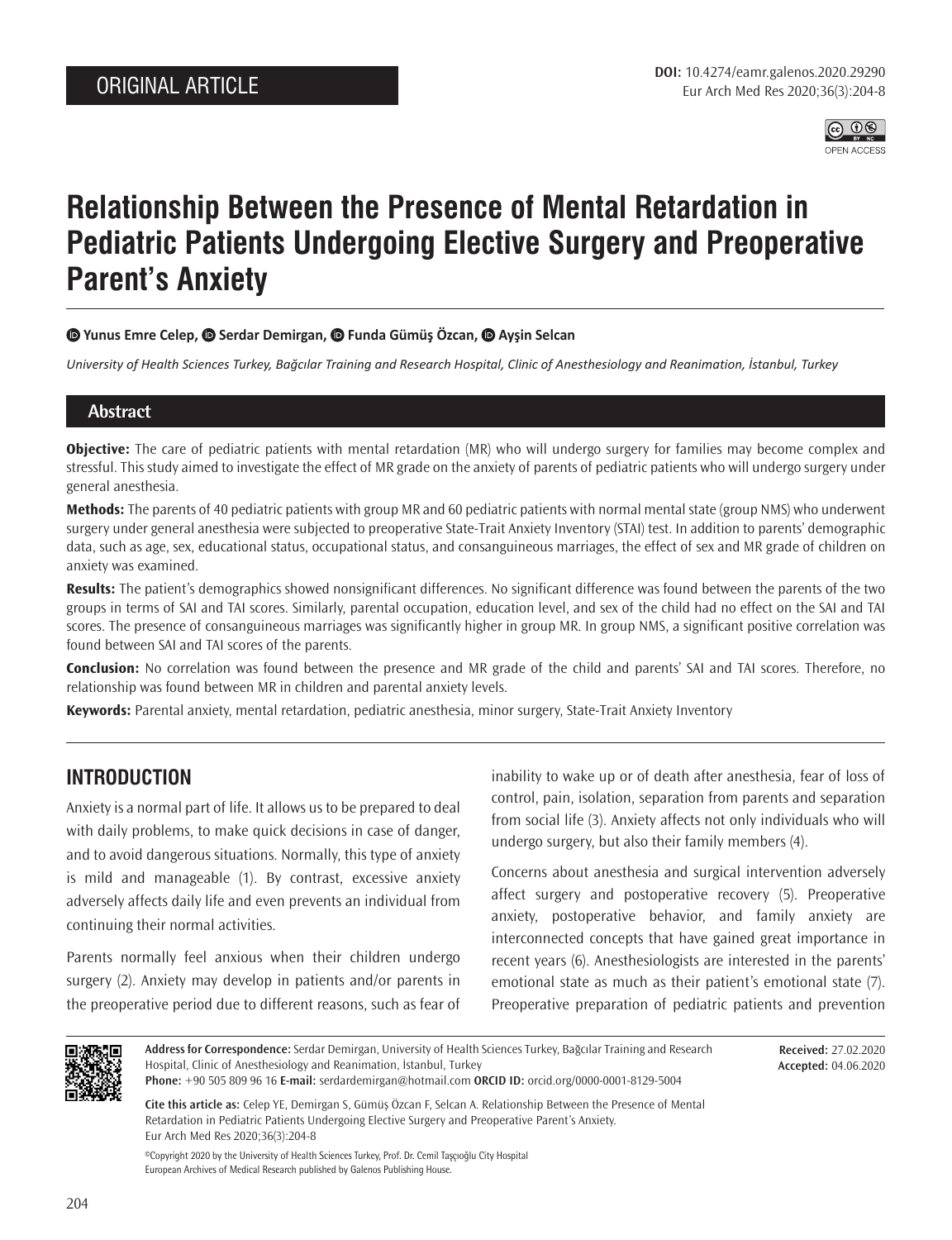of anxiety are important parts of pediatric anesthesia. Anxiety in pediatric patients may cause negative postoperative behaviors, such as nightmares, isolation anxiety, eating disorders, and enuresis, and children's anxiety increases with the increase in parental anxiety (8). In the preoperative period, children and their parents should be psychologically evaluated together. The better the parents are prepared and informed in the preoperative period, the more they can help their children.

The care of pediatric patients with mental retardation (MR) is difficult in the normal period, and the management of the general condition of these children who will undergo surgery for families may become more complex. This may cause higher anxiety levels in families. In the literature, no study compared the preoperative anxiety levels of parents of children with MR and those of parents of children with normal mental state (NMS).

Therefore, this study aimed to investigate the effect of MR of pediatric patients who will undergo minor surgery under general anesthesia on parental anxiety. In addition, the association between demographic data, such as age, sex, education level, and occupation, and anxiety level were investigated.

### **METHODS**

Our study was conducted in the operating room of the University of Health Sciences Bağcılar Training and Research Hospital after the approval of the Clinical Research Ethics Committee (decision no: 2018.05.02.049) and obtaining the written informed consent of all participating individuals. Parents of 40 pediatric patients with MR (group MR) and 60 pediatric patients with NMS (group NMS) who underwent elective surgery under general anesthesia in our hospital were subjected to State-Trait Anxiety Inventory (STAI) test. Parents who were illiterate or refused to fill out the questionnaire were excluded. Parents of children who had no history of operation under general anesthesia, who would be operated under elective conditions, and who were accepted in pediatric age group according to their developmental stages as younger than 18 years were included.

The children were administered 0.5 mg/kg midazolam orally 15 minute before admission to the operating room. Parents were allowed to answer questions without being influenced and in a calm environment. The demographic data of the parents, such as age, education, occupation, presence of consanguineous marriage, and age and sex of the child were recorded. The parents who participated in the study underwent STAI test preoperatively. The SAI and TAI scores of the parents in groups MR and NMS were compared. Correlations between the SAI and TAI scores of the parents were investigated. The effect of sex, parental occupation and educational status, and MR grade (mild, moderate, severe), determined by the child's medical report, on the SAI and TAI scores were also evaluated.

#### **Statistical Analysis**

Statistical analysis was performed with Number Cruncher Statistical System 2007 Statistical Software (Utah, USA). In the evaluation of data, in addition to descriptive statistical methods (mean, standard deviation), One-Way analysis of variance was used for comparisons between groups with normal distribution, independent t-test for comparison of two groups, chi-squared test for comparison of qualitative data, and Pearson correlation test to determine the relationships between variables. Moreover, p<0.05 was considered statistically significant.

# **RESULTS**

The study included 100 patients, including the parents of 40 pediatric patients with MR (group MR) and parents of 60 pediatric patients with NMS (group NMS) were included in the study. Table 1 shows the demographic data of the groups. The rate of consanguineous marriages was significantly higher in group MR ( $p=0.02$ ). No significant difference was found in the demographic data between the groups (Table 1).

No statistically significant difference in the mean SAI and TAI scores was found between the parents of both groups (p>0.05; Table 2).

Based on the child's sex, no effect was found on the SAI and TAI scores of the mother ( $p=0.099$ ;  $p=0.940$ ) and father ( $p=0.294$ ; p=0.643) in group MR. Similarly, no statistically significant difference was found in the SAI and TAI scores of the mother  $(p=0.633; p=0.576)$  and father  $(p=0.930; p=0.365)$  in group NMS. With regard to the educational level of the parents, no significant differences were found in the SAI and TAI scores of the parents of both groups (p>0.05). With regard to the parents' occupation, no significant difference was found in both scale scores of the parents in both groups (p>0.05). No statistically significant difference was found between the mean SAI and TAI scores of the parents and MR grade (mild, moderate, severe) of the patients in group MR (p>0.05; Table 3).

No statistically significant correlation was found between the mean SAI and TAI scores of the parents in group MR (p>0.05). A statistically significant positive correlation was found between the mean SAI and TAI scores of the parents in group NMS, suggesting that parents in this group contribute to each other's anxiety in the preoperative period (Table 4).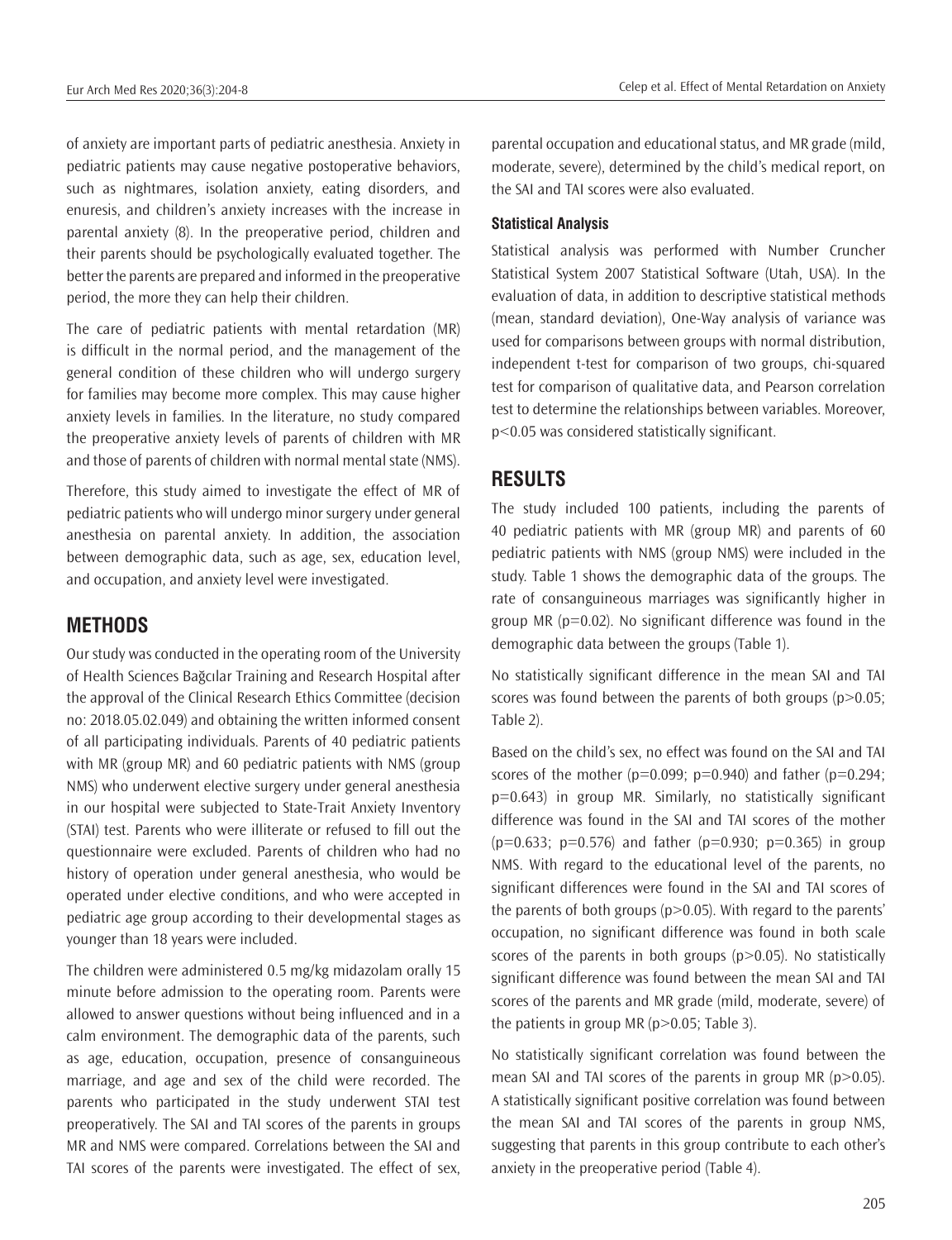|                                          |                     | Group MR $(n=40)$ | Group NMS (n=60) | $\mathsf{p}% _{T}\!\left( \mathsf{p}\right)$ |  |
|------------------------------------------|---------------------|-------------------|------------------|----------------------------------------------|--|
| Mother                                   |                     |                   |                  |                                              |  |
| Age                                      |                     | 39.92±8.72        | 37.55±5.83       | 0.109                                        |  |
| <b>Education</b>                         | Literate            | 4 (10.00%)        | $0(0.00\%)$      | 0.073                                        |  |
|                                          | Primary school      | 24 (60.00%)       | 36 (60.00%)      |                                              |  |
|                                          | High school         | 10 (25.00%)       | 18 (30.00%)      |                                              |  |
|                                          | University          | $2(5.00\%)$       | 6 (10.00%)       |                                              |  |
| <b>Occupation</b>                        | Housewife           | 36 (90.00%)       | 47 (78.33%)      |                                              |  |
|                                          | Government employee | $2(5.00\%)$       | 5(8.33%)         | 0.414                                        |  |
|                                          | Self-employment     | $0(0.00\%)$       | 2(3.33%)         |                                              |  |
|                                          | Employee            | $2(5.00\%)$       | 6 (10.00%)       |                                              |  |
| Father                                   |                     |                   |                  |                                              |  |
| Age                                      |                     | $43.78 \pm 9.3$   | $41.42 \pm 5.26$ | 0.116                                        |  |
|                                          | Primary school      | 21 (52.50%)       | 20 (33.33%)      |                                              |  |
| <b>Education</b>                         | High school         | 16 (40.00%)       | 30 (50.00%)      | 0.121                                        |  |
|                                          | University          | 3 (7.50%)         | 10 (16.67%)      |                                              |  |
|                                          | Government employee | $2(5.00\%)$       | 10 (16.67%)      |                                              |  |
|                                          | Self-employed       | 19 (47.50%)       | 26 (43.33%)      |                                              |  |
| <b>Occupation</b>                        | Employee            | 15 (37.50%)       | 23 (38.33%)      |                                              |  |
|                                          | Unemployed          | $1(2.50\%)$       | $1(2.50\%)$      |                                              |  |
|                                          | Retired             | $3(7.50\%)$       | $0(0.00\%)$      |                                              |  |
| Consanguineous marriages                 | N <sub>0</sub>      | 26 (65.00%)       | 51 (85.00%)      | $0.02*$                                      |  |
|                                          | Yes                 | 14 (35.00%)       | 9 (15.00%)       |                                              |  |
| Children                                 |                     |                   |                  |                                              |  |
| Age                                      |                     | $10.5 \pm 3.78$   | $9.58 \pm 3.01$  | 0.182                                        |  |
|                                          | Male                | 26 (65.00%)       | 35 (58.33%)      |                                              |  |
| Gender                                   | Female              | 14 (35.00%)       | 25 (41.67%)      | 0.503                                        |  |
| *Independent t-test and chi-squared test |                     |                   |                  |                                              |  |

MR: Mental retardation, NMS: Normal mental state

| Table 2. Parental state and trait anxiety inventor scores |                             |                              |       |  |  |  |
|-----------------------------------------------------------|-----------------------------|------------------------------|-------|--|--|--|
|                                                           | <b>Group MR</b><br>$(n=40)$ | <b>Group NMS</b><br>$(n=60)$ | р     |  |  |  |
| Mother's SAI, median<br>(min-max)                         | 54.5 (31-72)                | 56.5 (31-75)                 | 0.987 |  |  |  |
| Mother's TAI, median<br>(min-max)                         | $46(33-64)$                 | 48 (33-62)                   | 0.344 |  |  |  |
| Father's SAI median<br>(min-max)                          | 46.5 (30-70)                | 45 (28-76)                   | 0.506 |  |  |  |
| Father's TAI, median<br>(min-max)                         | 39.5 (25-56)                | 40 (32-73)                   | 0.906 |  |  |  |
|                                                           |                             |                              |       |  |  |  |

Independent t-test, SAI: State Anxiety Inventory, TAI: Trait Anxiety Inventory, MR: Mental retardation, NMS: Normal mental state, Min: Minimum, Max: Maximum

# **DISCUSSION**

In our study, the STAI test was applied to the parents to evaluate the effect of MR in children who underwent minor surgery with general anesthesia on parental anxiety. The study results showed that MR in children had no effect of parental anxiety, and a

### **Table 3. Distribution of State and Trait Anxiety Inventory scores according to mental retardation grade**

|                                                                                           | Mild mental<br>retardation | Moderate<br>mental<br>retardation | Severe<br>mental<br>retardation | p     |
|-------------------------------------------------------------------------------------------|----------------------------|-----------------------------------|---------------------------------|-------|
| Mother's SAI                                                                              | 56                         | 53                                | 59.5                            | 0.292 |
| Median<br>(min-max)                                                                       | $(41-72)$                  | $(31 - 71)$                       | $(48-66)$                       |       |
| Mother's TAI                                                                              | 47                         | 46                                | 53.5                            | 0.256 |
| Median<br>(min-max)                                                                       | $(33-61)$                  | $(36-59)$                         | $(43-64)$                       |       |
| Father's SAI                                                                              | 47                         | 46                                | 50                              | 0.282 |
| Median<br>(min-max)                                                                       | $(30 - 70)$                | $(33-64)$                         | $(38-68)$                       |       |
| Father's TAI                                                                              | 39                         | 40                                | 41                              | 0.248 |
| Median<br>(min-max)                                                                       | $(25-54)$                  | $(30-52)$                         | $(38-56)$                       |       |
| SAI: State Anxiety Inventory, TAI: Trait Anxiety Inventory, Min: Minimum, Max:<br>Maximum |                            |                                   |                                 |       |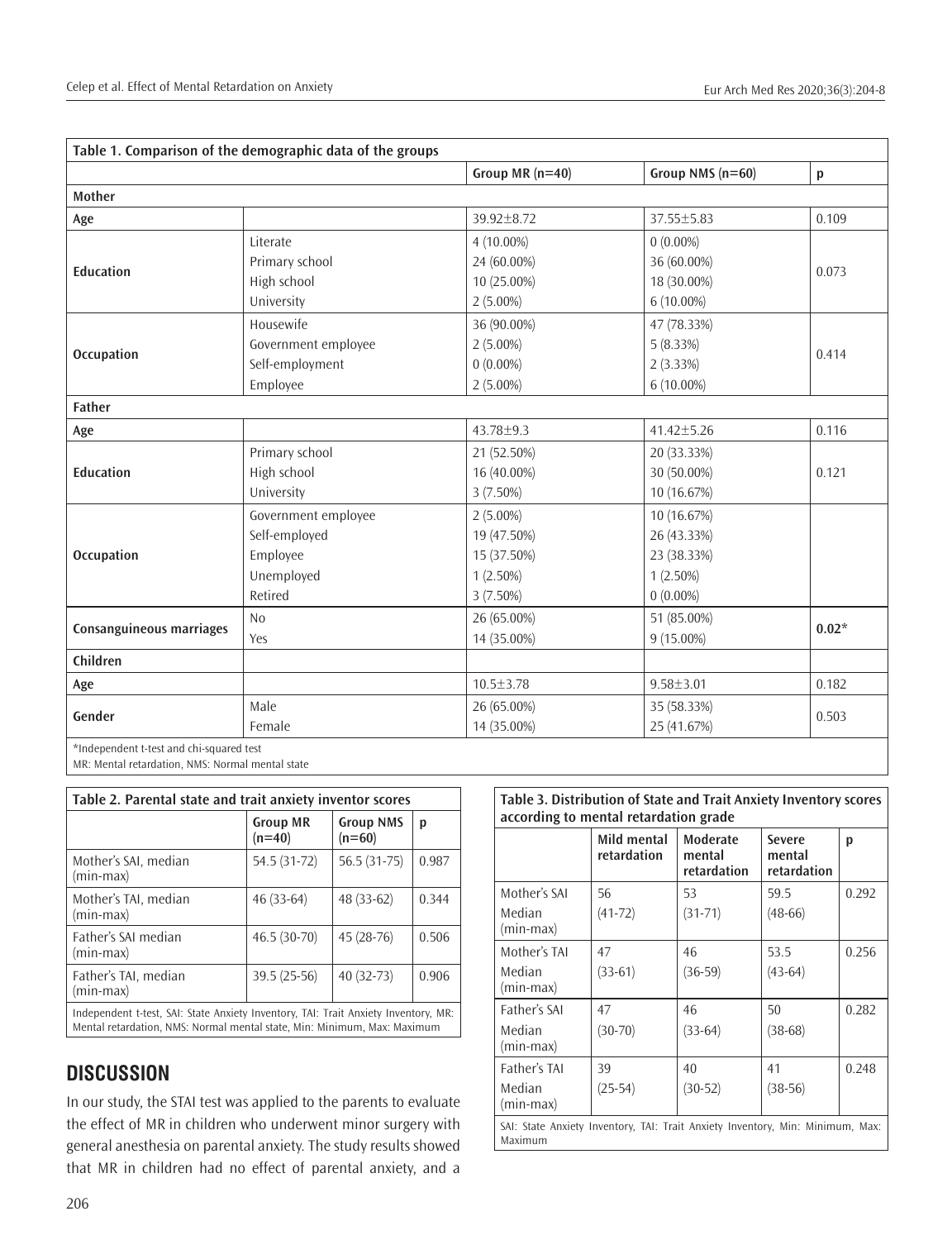| Table 4. Evaluation of correlation between State and Trait<br>Anxiety Inventory scores of parents |   |              |                     |  |  |  |
|---------------------------------------------------------------------------------------------------|---|--------------|---------------------|--|--|--|
| Group                                                                                             |   | SAI (Mother) | <b>TAI (Mother)</b> |  |  |  |
| Group MR SAI (father)                                                                             | r | $-0.067$     | $-0.048$            |  |  |  |
|                                                                                                   | р | 0.680        | 0.768               |  |  |  |
| Group MR TAI (father)                                                                             | r | $-0.119$     | $-0.169$            |  |  |  |
|                                                                                                   | р | 0.245        | 0.298               |  |  |  |
| Group NMS SAI (father)                                                                            | r | 0.288        | 0.252               |  |  |  |
|                                                                                                   | р | 0.025        | 0.052               |  |  |  |
| Group NMS TAI (father)                                                                            | r | 0.145        | 0.257               |  |  |  |
|                                                                                                   | р | 0.270        | 0.048               |  |  |  |
| Pearson correlation test                                                                          |   |              |                     |  |  |  |

SAI: State Anxiety Inventory, TAI: Trait Anxiety Inventory, MR: Mental retardation, NMS: Normal mental state

significant relationship was found between the presence of MR and consanguineous marriage.

Children undergoing surgery is a serious cause of anxiety for families. In the preoperative period, worries related to surgery and anesthesia cause anxiety in patients and their relatives, and this may lead to negative effects in the patient. Sime (9) reported that high anxiety level prolongs hospital stay, necessitates a higher dose of analgesics and sedatives, and increases the risk of postoperative complications. The anxiety of the parents, especially the mothers, contributes to the anxiety of children before they undergo surgery. The care of pediatric patients with MR is already difficult in the normal period, and it may be more difficult for families to manage their general condition preoperatively. This study aimed to compare the anxiety level of parents of pediatric patients with MR with those of pediatric patients with NMS. The literature reports variable results regarding the relationship between parent and child age with preoperative anxiety levels. Many studies reported that parental age has no effect on anxiety level (10-12). In a study investigating the relationship between maternal anxiety and child age, mothers of children younger than 1 year had higher anxiety levels (5). Güner et al. (13) obtained different results in their study, and no significant difference was observed in the anxiety level of parents when compared according to the age of the child. Because of the similar mean age of children and parents of the two groups, we speculate that these two variables did not affect our study results. In a study conducted in parents of children ≥2 years, the Beck anxiety scores were high, and no significant difference was found in STAI. In the same study, SAI scores were higher in the parents of girls compared with those of boys (14). In our study, no statistically significant difference was found between boys and girls in terms of parental anxiety.

This difference between studies may be due to the different regions where the studies were conducted. In our country, cultural differences in different regions may cause changes in attitudes depending on the child's sex. Although no difference was observed in sex-related attitudes in some regions, girls or boys are given more importance or girls are more protected in some regions. Many studies have reported that anxiety levels are higher in women than in men (10,15-17). Badner et al. (10) found that the anxiety level of mothers of children who will undergo surgery was higher, and this increase was attributed to the high anxiety level of women due to separation from their families. Shevde and Panagopoulos (17) found a higher anxiety level in women, which was attributed to their ability to express their mood easier than men. In a study by Messeri et al. (18), STAI was applied to parents who were allowed to be in the operating room during anesthesia. In this study, anxiety levels of mothers were higher than those of fathers. In our study, no significant relationship was observed between the sex of the parent and anxiety levels in both groups.

In the literature, studies on the relationship between education and anxiety levels have yielded variable results. As the education level of the parents increased, TAI scores significantly decreased, and no difference in SAI scores was observed (13). Similarly, in another study, parents with university level had low TAI scores (14). However, in a study showing contrasting results, general anxiety level increased as education level increased (19). In addition to these contradictory results, some studies showed no correlation between anxiety scores and education level (5). In our study, no difference was found between SAI and TAI scores and educational level of the parents of both groups, which may due to the social norms and cultural impact in our society being more effective, regardless of education level, in our behaviors and perspective on events. There are limited studies in the literature examining the effect of parental profession on parental anxiety. Şenol (14) found that the anxiety level of the mothers who were housewives or belonging to lower occupational groups was higher, and they thought that this high level could be due to livelihood anxiety and stress factors. Similarly, in another study, the anxiety levels of mothers who were unemployed, housewives, or parents in lower occupational groups were higher than those in the middle and upper occupational groups (12). Our study found no statistically significant difference between the anxiety levels in the parents of both groups in different occupational groups, showing that our perspective on events is independent of education and profession. Our study found a statistically significant positive correlation between SAI and TAI scores of